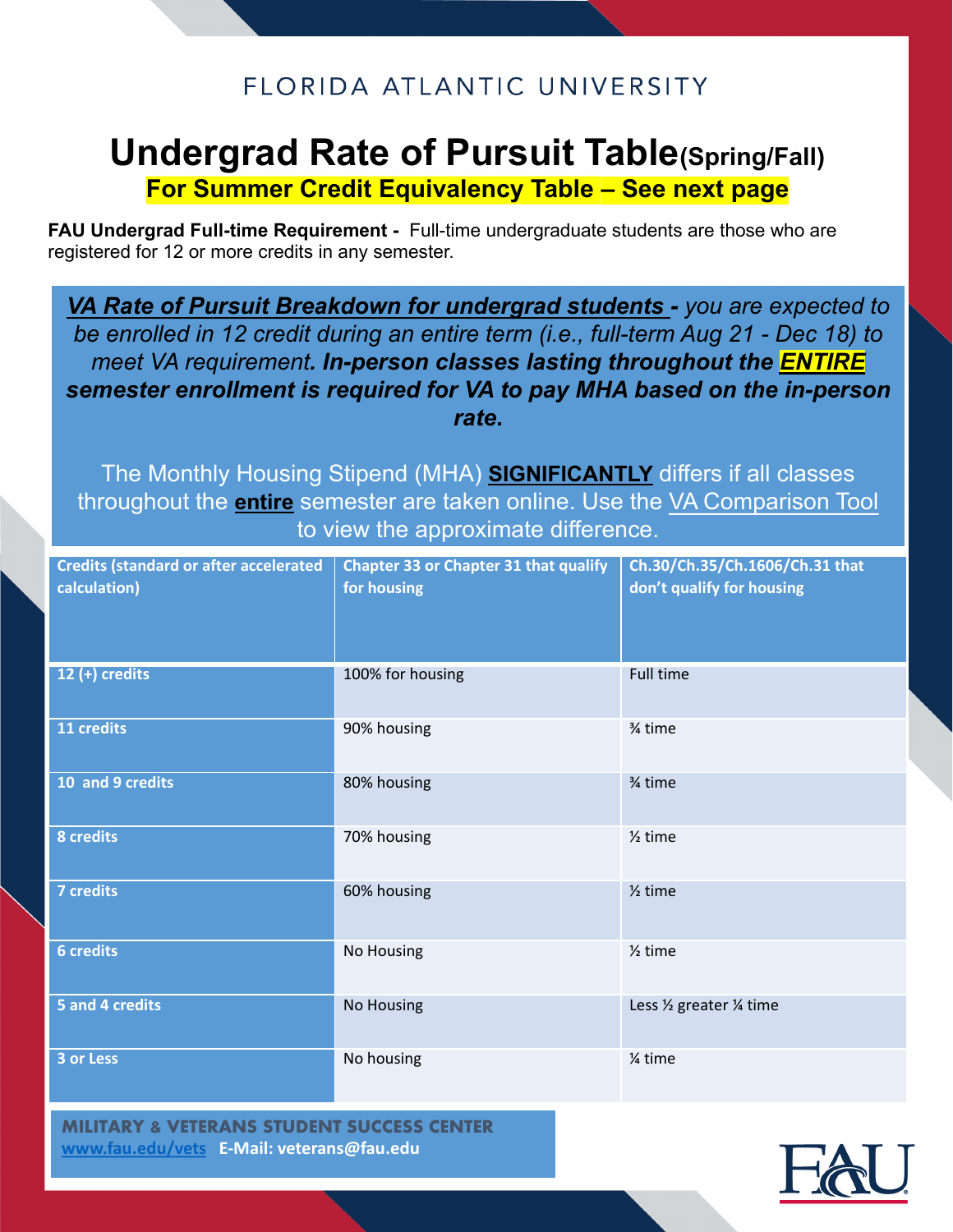## FLORIDA ATLANTIC UNIVERSITY

# **Undergraduate Credit Equivalency Table**

**UNDERGRADUATE STUDENTS ONLY: Credit hour equivalency (conversion) for rate of pursuit (VA rounds up if .5 and down if .4). Number of weeks and credits**

**Rate of Pursuit standards for undergrad students in relation to housing MHA benefits through the VA GI Bill.** 

**Enrollment only in summer term 1 (12 weeks), 8 or more credits are required to match the credit equivalency table below for VA full-time.**

**Enrollment in summer term 2 or 3 (6 weeks), 4 or more credits are required in each term to match the credit equivalency table below for VA full-time.**

#### **Ex: Summer enrollment scenarios based on the terms enrolled and assuming all courses are 3 credits.**

- § **Term 1 = 9 Credits**
- § **Term 2 & 3 = 6 Credits in each term (total 12 credit)**
- § **Term 1, 2, and 3 = 3 Credits in each term (total 9 credits)**

**Note:** *In person classes lasting throughout the ENTIRE semester enrollment is required for VA to pay MHA based on the in-person rate***.**

| <b>Credit Equivalency Table</b>                                         |      |      |                        |      |      |                |      |                |                                                  |      |                |                |
|-------------------------------------------------------------------------|------|------|------------------------|------|------|----------------|------|----------------|--------------------------------------------------|------|----------------|----------------|
| <b>Weeks of</b><br>Course[s] $\rightarrow$<br><b>Credits</b><br>Taken ↓ | 14   | 13   | 12<br>Summer<br>Term 1 | 11   | 10   | 9              | 8    | $\overline{7}$ | $6 \overline{6}$<br>Summer<br>Term<br>$2$ or $3$ | 5    | $\overline{4}$ | $\overline{3}$ |
| 10                                                                      | 12.9 | ٠    | ×                      | ٠    |      | ٠              |      |                | ۲                                                | ٠    |                |                |
| $\overline{9}$                                                          | 11.6 | 12.5 | ×                      | ٠    | ٠    |                |      |                | ŧ                                                | ٠    |                |                |
| 8                                                                       | 10.3 | 11.1 | 12                     | 13.1 | ٠    | ٠              | ٠    | ۰              | ۰                                                | ٠    | ٠              | ٠              |
| 7                                                                       | 9    | 9.7  | 10.5                   | 11.5 | 12.6 | ٠              | ۰    | ٠              | ×                                                | ٠    | ٠              | ٠              |
| 6                                                                       | 7.7  | 8.3  | $\overline{9}$         | 9.8  | 10.8 | 12             | 13.5 | ٠              | ٠                                                | ٠    |                |                |
| $\overline{\mathbf{5}}$                                                 | 6.4  | 6.9  | 7.5                    | 8.2  | 9    | 10             | 11.2 | 12.9           | ٠                                                | ٠    | ۰              | ٠              |
| 4                                                                       | 5.1  | 5.5  | $6\phantom{1}$         | 6.5  | 7.2  | 8              | 9    | 10.3           | 12                                               | 14.4 | ٠              |                |
| $\overline{3}$                                                          | 3.9  | 4.2  | 4.5                    | 4.9  | 5.4  | $6\phantom{1}$ | 6.7  | 7.7            | 9                                                | 10.8 | 13.5           | ٠              |
| $\overline{2}$                                                          | 2.6  | 2.8  | $\overline{3}$         | 3.3  | 3.6  | $\overline{4}$ | 4.5  | 5.1            | 6                                                | 7.2  | 9              | 12             |
| $\mathbf{1}$                                                            | 1.3  | 1.4  | 1.5                    | 1.6  | 1.8  | $\overline{2}$ | 2.3  | 2.6            | 3                                                | 3.6  | 4.5            | $6\phantom{a}$ |

**MILITARY & VETERANS STUDENT SUCCESS CENTER [www.fau.edu/vets](http://www.fau.edu/vets) E-Mail: veterans@fau.edu**